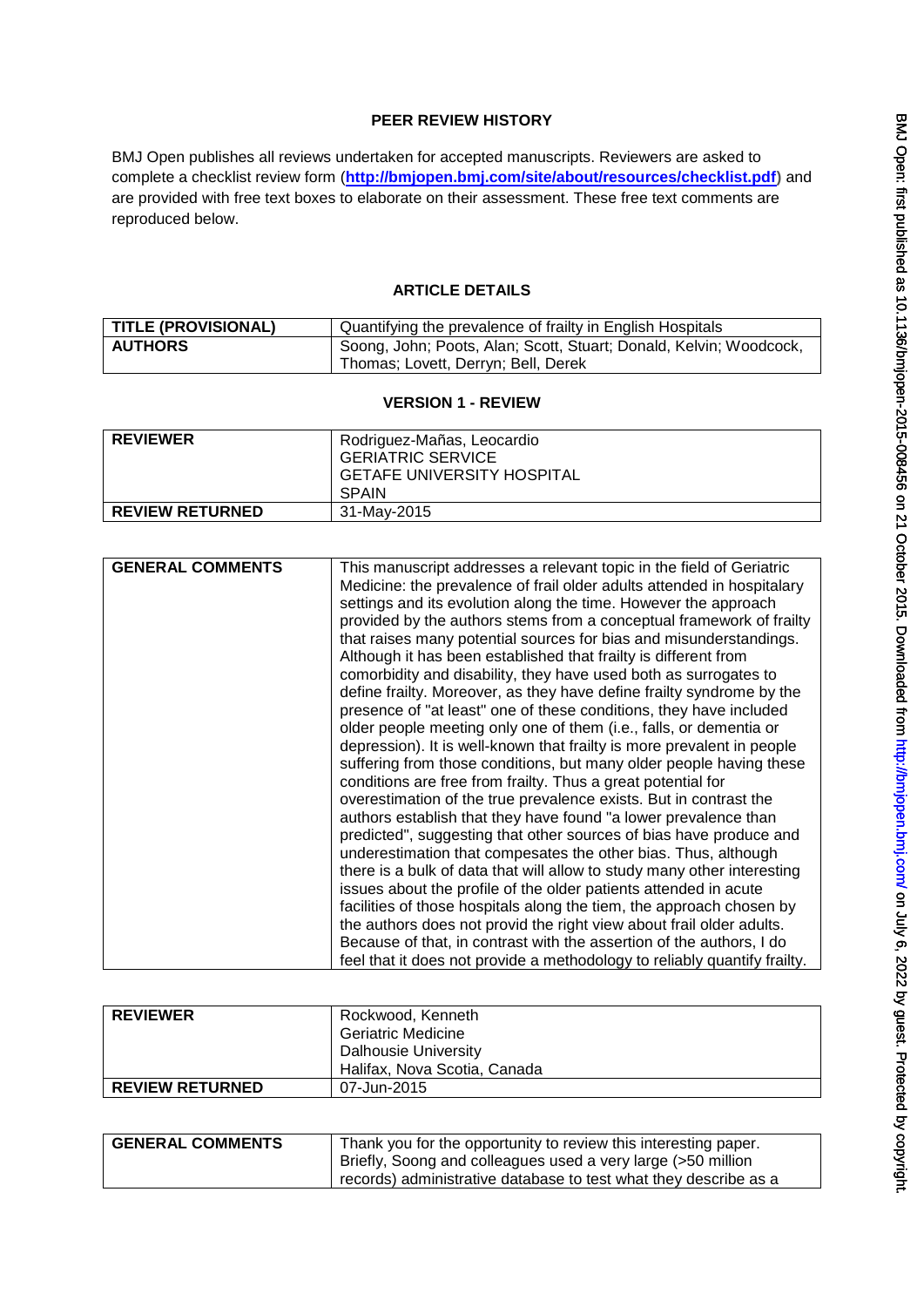| novel way to estimate the prevalence of frailty. They identified a<br>great number of codes that could reflect so-called "frailty<br>syndromes", and, on the grounds that frailty syndromes are more<br>likely to occur amongst frail people, estimated frailty burden as a<br>fraction of hospital admissions (if that is what a "spell" means).                                                                                                                                                                                                                                                                                                                                                                                                                                                                                                                                                                                                                                                                                                                                                                                                                                                                                                                                                                                                                                                                                                                                                                                                                                                                                                                                                                                                                                                                                                                                                                                                                                                                                                                             |
|-------------------------------------------------------------------------------------------------------------------------------------------------------------------------------------------------------------------------------------------------------------------------------------------------------------------------------------------------------------------------------------------------------------------------------------------------------------------------------------------------------------------------------------------------------------------------------------------------------------------------------------------------------------------------------------------------------------------------------------------------------------------------------------------------------------------------------------------------------------------------------------------------------------------------------------------------------------------------------------------------------------------------------------------------------------------------------------------------------------------------------------------------------------------------------------------------------------------------------------------------------------------------------------------------------------------------------------------------------------------------------------------------------------------------------------------------------------------------------------------------------------------------------------------------------------------------------------------------------------------------------------------------------------------------------------------------------------------------------------------------------------------------------------------------------------------------------------------------------------------------------------------------------------------------------------------------------------------------------------------------------------------------------------------------------------------------------|
| The authors found that, against a background of sharply rising<br>hospital admissions associated with death, patients with hospital<br>codes that reflected frailty syndromes increased only gradually<br>under the observation period from 2005 to 2013. Frailty syndromes<br>were related to each other and to where they occurred and how this<br>changed. Oddly, in most cases, very old people appear not to be<br>over-represented (or only slightly so) for most syndromes, including<br>dementia, if that is how the Figures on pages 35-38 are meant to be<br>read.                                                                                                                                                                                                                                                                                                                                                                                                                                                                                                                                                                                                                                                                                                                                                                                                                                                                                                                                                                                                                                                                                                                                                                                                                                                                                                                                                                                                                                                                                                  |
| This is an interesting paper, but could be improved in my view, as<br>follows:<br>1. Regarding the exposures, being the frailty syndromes. Most of the<br>items they code as frailty syndromes are clear-cut, but as below,<br>anxiety/depression as a frailty syndrome seems debatable.<br>Although, as the authors note, operational definitions vary, there is<br>less disagreement about the essence of frailty being multiply<br>determined risk, from a decreased capacity to respond to stressors.<br>(This is laid out in a 2013 review, which also makes the case for<br>viewing frailty in relation to frailty syndromes, as is done here. The<br>ref is Clegg A, et al., Frailty in elderly people. Lancet 381:752-762.)<br>Further, it is worth considering that a large fraction of papers that<br>use the term "frailty" are referring to it in a statistical sense. Briefly,<br>the term frailty was introduced in 1979 as a term in a regression<br>model to model the so-called mortality plateau, in which the mortality<br>hazard no longer accelerated with age. The explanation was that<br>people had variable rates of ageing. In consequence, at very old<br>ages, or so the argument goes, the people with the fastest ageing<br>rates (the frailest) had died out. By extreme old age $($ > $\sim$ 110 years)<br>The only ones left to contribute to the age-mortality relationship were<br>those who, all their lives had experienced a slower ageing rate, and<br>hence an attenuated relationship between ageing and mortality.<br>Unobserved heterogeneity in the ageing rate means that although<br>everyone past about age 15, as they get older is closer to death, not<br>everyone of the same age has the same mortality risk. This is the<br>essence of both "statistical frailty" and "clinical frailty". What that<br>means for this paper is that they can validate their operational<br>definition of frailty by better parsing the relationship between each<br>syndrome and mortality: do these in fact increase the risk of death? |
| 2. Relatedly, Page 3: Lines 28 and 33. What is the relationship<br>between frailty and new institutionalization? hospital length of stay?<br>readmission? Page 6, Lines 33-40 make it look as though you can<br>relate spells to mortality, and therefore, given that you relate spells<br>to the frailty syndromes, it seems possible to relate frailty syndromes<br>to mortality. Inasmuch as this paper reports, as the authors note, a<br>lower than anticipated report of frailty prevalence, the burden for<br>validation of their approach falls on them.                                                                                                                                                                                                                                                                                                                                                                                                                                                                                                                                                                                                                                                                                                                                                                                                                                                                                                                                                                                                                                                                                                                                                                                                                                                                                                                                                                                                                                                                                                              |
| 3. Page 4: The rationale for the temporal and spatial analysis is not<br>well developed, which is telling in a paper that otherwise assays<br>frailty without making a better case for validation of their novel<br>approach.                                                                                                                                                                                                                                                                                                                                                                                                                                                                                                                                                                                                                                                                                                                                                                                                                                                                                                                                                                                                                                                                                                                                                                                                                                                                                                                                                                                                                                                                                                                                                                                                                                                                                                                                                                                                                                                 |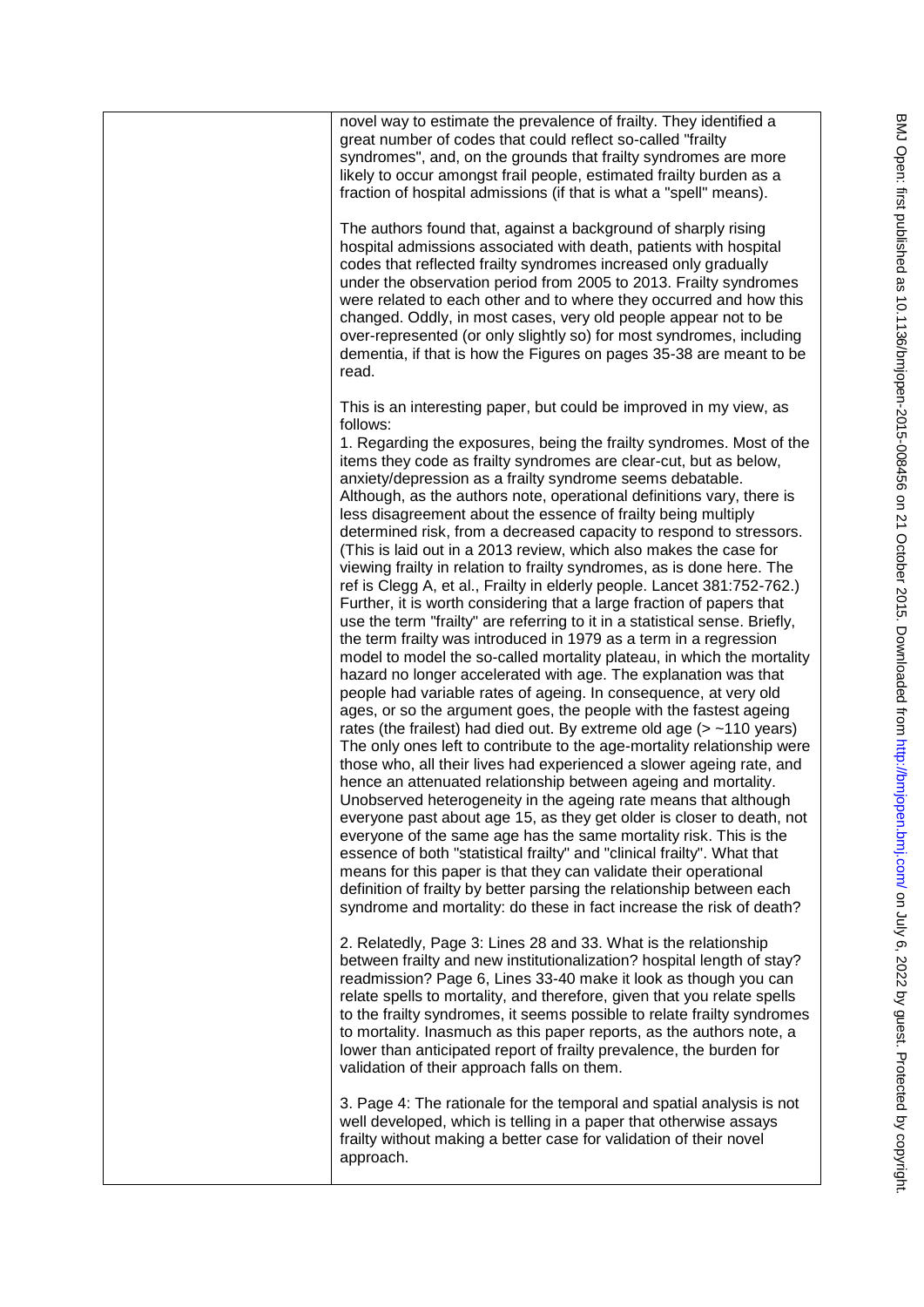| frailty prevalence?<br>8. Page 8: Lines 3-4: Did you observe dose-response in relation to<br>adverse outcomes? (e.g. those with 2 syndromes in the observation<br>period had worse outcomes than those with just one).                                                                                                                                                                                                                                                                                                                                                  |
|-------------------------------------------------------------------------------------------------------------------------------------------------------------------------------------------------------------------------------------------------------------------------------------------------------------------------------------------------------------------------------------------------------------------------------------------------------------------------------------------------------------------------------------------------------------------------|
| 7. Page 7: Line 26 Or it could be that this approach under-estimates                                                                                                                                                                                                                                                                                                                                                                                                                                                                                                    |
| 6. Page 6: Line 50 – presumably "approximately one third" refers to<br>the population aged 65+, as does the fraction of bed days<br>consumed.                                                                                                                                                                                                                                                                                                                                                                                                                           |
| 5. Page 6: Line 20. I'm not sure that I get anxiety/depression as a<br>frailty syndrome: more a single system illness, not always<br>disabling One way to address whether anxiety/depression or any<br>of the syndromes the syndromes are frailty syndromes might be to<br>test them by applying the Searle criteria for whether a health<br>variable can be counted as a deficit: age associated; associated with<br>an adverse outcome; neither too rare nor too common; few missing<br>data; together with other deficits, covers several systems. (Your ref<br>43.) |
| 4. Lines 50 -52: Does a "spell" mean a single hospital admission?                                                                                                                                                                                                                                                                                                                                                                                                                                                                                                       |

## **VERSION 1 – AUTHOR RESPONSE**

Reviewer Name LEOCADIO RODRIGUEZ MAÑAS Institution and Country GERIATRIC SERVICE, GETAFE UNIVERSITY HOSPITAL SPAIN

"This manuscript addresses a relevant topic in the field of Geriatric Medicine: the prevalence of frail older adults attended in hospitalary settings and its evolution along the time. However the approach provided by the authors stems from a conceptual framework of frailty that raises many potential sources for bias and misunderstandings. Although it has been established that frailty is different from comorbidity and disability, they have used both as surrogates to define frailty. Moreover, as they have define frailty syndrome by the presence of "at least" one of these conditions, they have included older people meeting only one of them (i.e., falls, or dementia or depression). It is well-known that frailty is more prevalent in people suffering from those conditions, but many older people having these conditions are free from frailty. Thus a great potential for overestimation of the true prevalence exists. But in contrast the authors establish that they have found "a lower prevalence than predicted", suggesting that other sources of bias have produce and underestimation that compesates the other bias. Thus, although there is a bulk of data that will allow to study many other interesting issues about the profile of the older patients attended in acute facilities of those hospitals along the tiem, the approach chosen by the authors does not provid the right view about frail older adults. Because of that, in contrast with the assertion of the authors, I do feel that it does not provide a methodology to reliably quantify frailty."

>>>>>>Thank you for your insightful and helpful comments. We have amended main text to expand on to different approaches to frailty measurement (also reflective of comments of second reviewer), particularly within the introduction and discussion section. We have also emphasized UK National guidelines and that the methodology may reflect "the consequences of frailty" or "clinically significant frailty" We have also strengthened the limitations section with explicit mention of bias mentioned above. Thank you, we hope to have addressed these points, and that you will consider us at peerreview

Reviewer: 2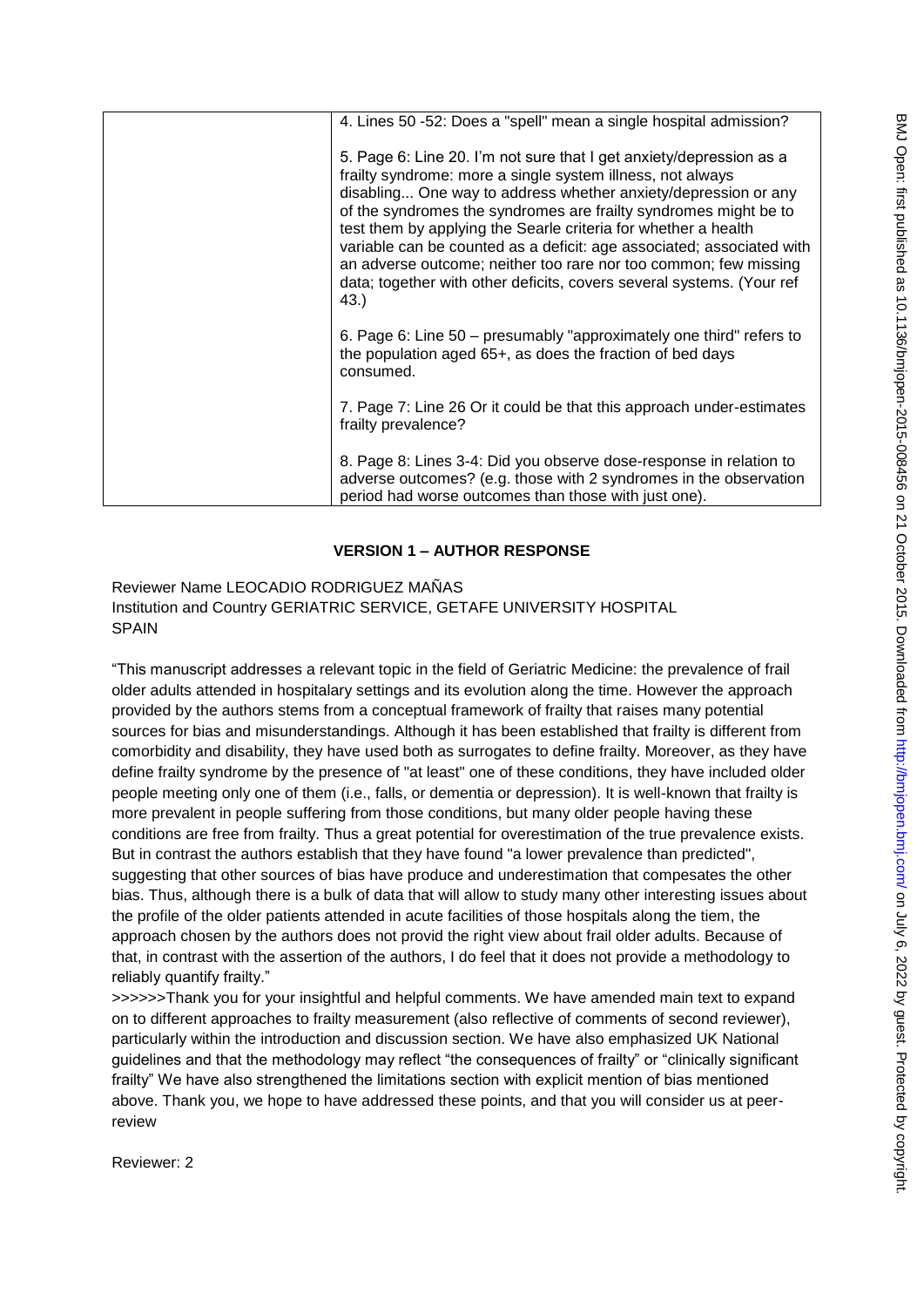Reviewer Name Kenneth Rockwood, Institution and Country Geriatric Medicine, Dalhousie University Halifax, Nova Scotia, Canada

"Thank you for the opportunity to review this interesting paper. Briefly, Soong and colleagues used a very large (>50 million records) administrative database to test what they describe as a novel way to estimate the prevalence of frailty. They identified a great number of codes that could reflect so-called "frailty syndromes", and, on the grounds that frailty syndromes are more likely to occur amongst frail people, estimated frailty burden as a fraction of hospital admissions (if that is what a "spell" means)." >>>>>>Thank you for representing our paper well. We have clarified definitions of "spell" in main text to reflect a hospital admission

"The authors found that, against a background of sharply rising hospital admissions associated with death, patients with hospital codes that reflected frailty syndromes increased only gradually under the observation period from 2005 to 2013. Frailty syndromes were related to each other and to where they occurred and how this changed. Oddly, in most cases, very old people appear not to be overrepresented (or only slightly so) for most syndromes, including dementia, if that is how the Figures on pages 35-38 are meant to be read.

>>>>>> That is accurate. We have this now reflected within discussion section. Possible explanations include Coding inconsistencies and, as this is an English Secondary Care database, not reflect a more accurate reflection of prevalence in the community setting.

"Although, as the authors note, operational definitions vary, there is less disagreement about the essence of frailty being multiply determined risk, from a decreased capacity to respond to stressors. (This is laid out in a 2013 review, which also makes the case for viewing frailty in relation to frailty syndromes, as is done here. The ref is Clegg A, et al., Frailty in elderly people. Lancet 381:752-762.) Further, it is worth considering that a large fraction of papers that use the term "frailty" are referring to it in a statistical sense. Briefly, the term frailty was introduced in 1979 as a term in a regression model to model the so-called mortality plateau, in which the mortality hazard no longer accelerated with age. The explanation was that people had variable rates of ageing. In consequence, at very old ages, or so the argument goes, the people with the fastest ageing rates (the frailest) had died out. By extreme old age ( $>$  ~110 years) The only ones left to contribute to the age-mortality relationship were those who, all their lives had experienced a slower ageing rate, and hence an attenuated relationship between ageing and mortality. Unobserved heterogeneity in the ageing rate means that although everyone past about age 15, as they get older is closer to death, not everyone of the same age has the same mortality risk. This is the essence of both "statistical frailty" and "clinical frailty". "

>>>>>> Thank you these comments are very insightful and we have updated main body of text

"What that means for this paper is that they can validate their operational definition of frailty by better parsing the relationship between each syndrome and mortality: do these in fact increase the risk of death?

"Relatedly, Page 3: Lines 28 and 33. What is the relationship between frailty and new

institutionalization? hospital length of stay? readmission? Page 6, Lines 33-40 make it look as though you can relate spells to mortality, and therefore, given that you relate spells to the frailty syndromes, it seems possible to relate frailty syndromes to mortality. Inasmuch as this paper reports, as the authors note, a lower than anticipated report of frailty prevalence, the burden for validation of their approach falls on them."

"Page 8: Lines 3-4: Did you observe dose-response in relation to adverse outcomes? (e.g. those with 2 syndromes in the observation period had worse outcomes than those with just one)."

>>>>>> Thank you for comments. We have submitted much of this as a paper to the BMJ Open which should be out in press shortly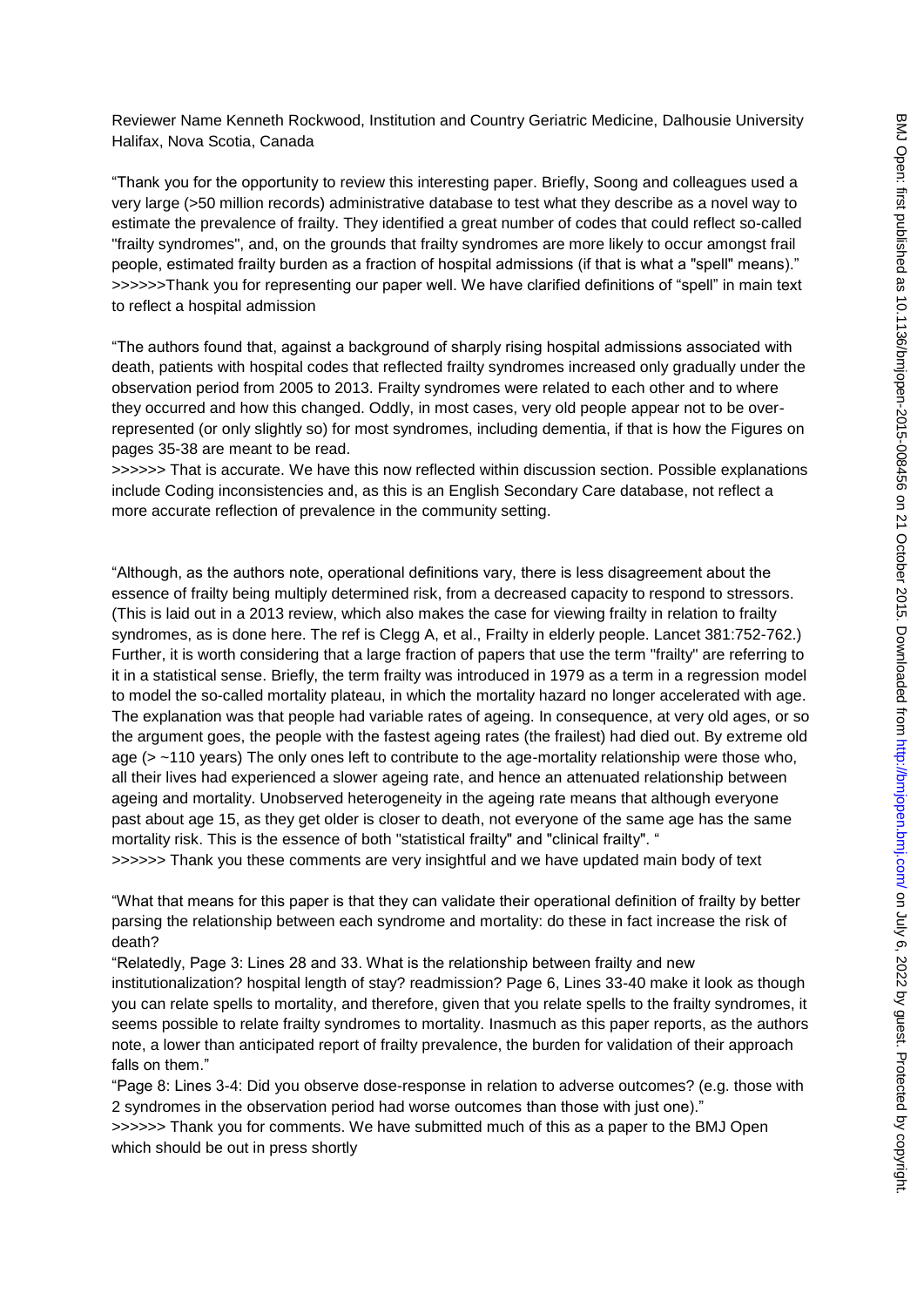"3. Page 4: The rationale for the temporal and spatial analysis is not well developed, which is telling in a paper that otherwise assays frailty without making a better case for validation of their novel approach."

>>>>>> Thank you for your clear and helpful comments. We have now expanded the rationale for this in the discussion section. Briefly, there was a statistical reason for the approach. We needed to observe any shift in coding overtime for reliability. It would also give us a signal if coding of frailty syndromes was increasing over time within HES. Geospatial analysis allows us to consider heterogeneity in frailty syndromes over different geographic health care systems, with implications for service provision, equity of care and link to environmental factors. We think this is potentially a future field of study

"Lines 50 -52: Does a "spell" mean a single hospital admission?" >>>>>>Thank you. We have clarified definitions of "spell" in main text to reflect a hospital admission

"Page 6: Line 20. I'm not sure that I get anxiety/depression as a frailty syndrome: more a single system illness, not always disabling... One way to address whether anxiety/depression or any of the syndromes the syndromes are frailty syndromes might be to test them by applying the Searle criteria for whether a health variable can be counted as a deficit: age associated; associated with an adverse outcome; neither too rare nor too common; few missing data; together with other deficits, covers several systems. (Your ref 43.)"

"Regarding the exposures, being the frailty syndromes. Most of the items they code as frailty syndromes are clear-cut, but as below, anxiety/depression as a frailty syndrome seems debatable." >>>>>> Thank you for helpful comments. We have expanded on rationale for this within discussion, limitations and references sections to reflect recent research into the field. We feel this is particularly important in the acute care setting

6. Page 6: Line 50 – presumably "approximately one third" refers to the population aged 65+, as does the fraction of bed days consumed.

>>>>>> That is accurate, and we have clarified in main body of text.

7. Page 7: Line 26 Or it could be that this approach under-estimates frailty prevalence? >>>>>> Thank you. We have strengthened limitations section with explicit mention of this potential bias, and updated main text. We have examined both elective and non-elective English secondary care populations, which may also have contributed